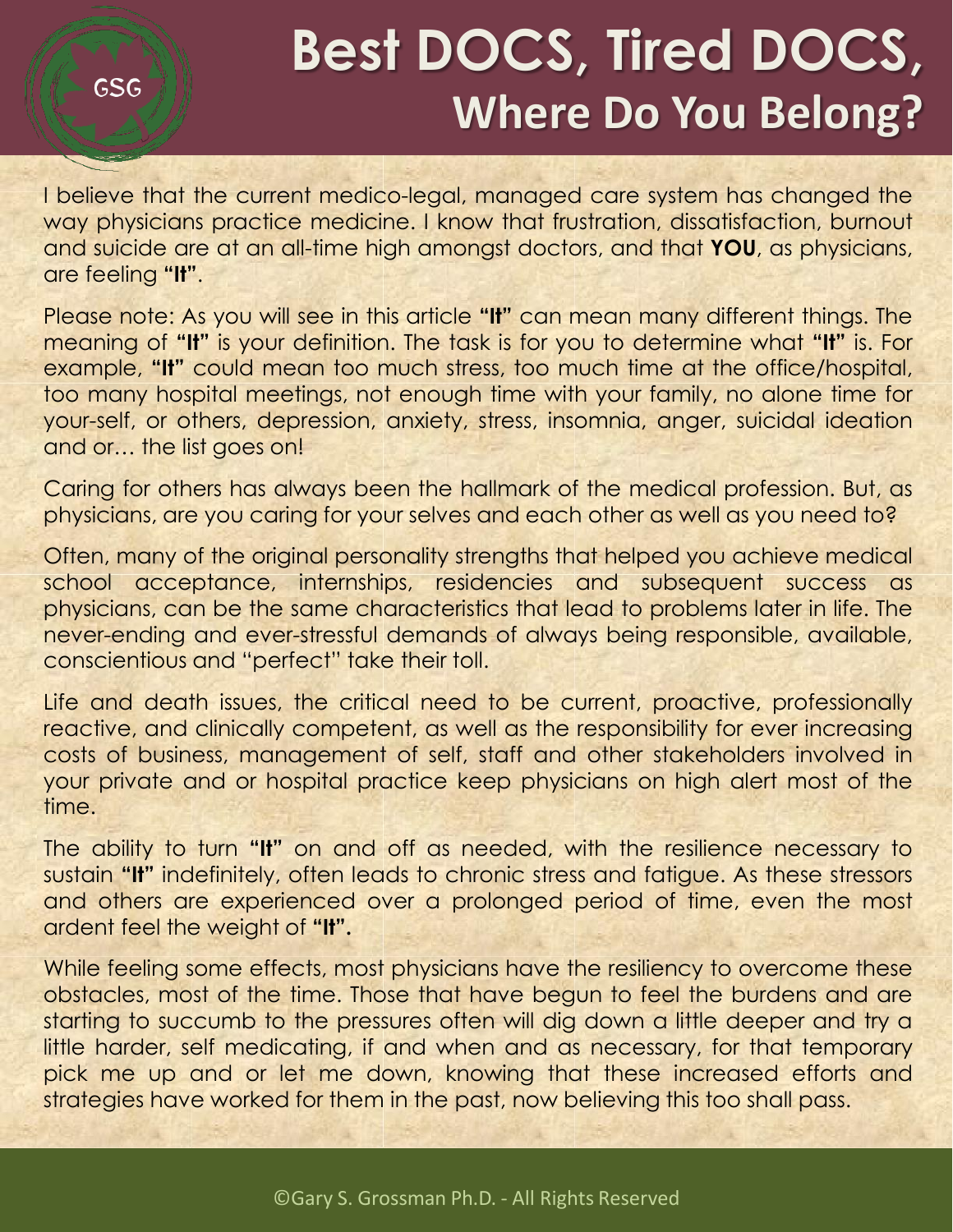# **Best DOCS, Tired DOCS, Where Do You Belong?**

This works for some. If, however, the above now includes personal denial to cover exhaustion, fear, an unresponsive support system, and unrealistic expectations that, as a doctor, you must always be in charge and in control, your ability to maintain balance and exceptional functioning usually decreases over time.

Does Any of **"It"** Sound Familiar? If Yes, Please Read On.

As mentioned, the above are the anticipated stressors, the ones you knew about and volunteered for when you entered the medical profession.

Now add the unanticipated stressors, including: ever-changing government regulations, third party intrusions, sky-rocketing malpractice premiums and fear of and/or post traumatic litigation and /or post traumatic responses to death and dying of patients, family, friends and/or colleagues, pressure to practice defensive medicine, changing doctor-patient relationships, decreased compensation and you have a system in chaos and a stressed, often tired and alone, self that has to manage **"It".**

Nevertheless, you still want to be a doctor, because **"It"** truly is your calling.

"So, what can I do about **"It"?"** you ask.

GSG

We can now switch to your strengths, abilities and positive opportunities for change.

Thankfully, Professional Development and Mindset/Wellness Coaching is available to bring Physicians, Interns/ Residents, Program, Directors, Administrators, their Associates and Staffs positive alternatives and much-needed, permanent relief to many of those troubling **"Its".**

Your Professional Development and Mindset/Wellness Coach believes that **YOU** are the expert who lives, works and knows more than anyone else in your world about **"It":** your practice, your life, your strengths, your stressors, your concerns, your business / personal / relationship **"Its"**.

When fully honest with yourself and others, you know you are both your single greatest ally and detractor, you know your truths, unless denial has fully taken over.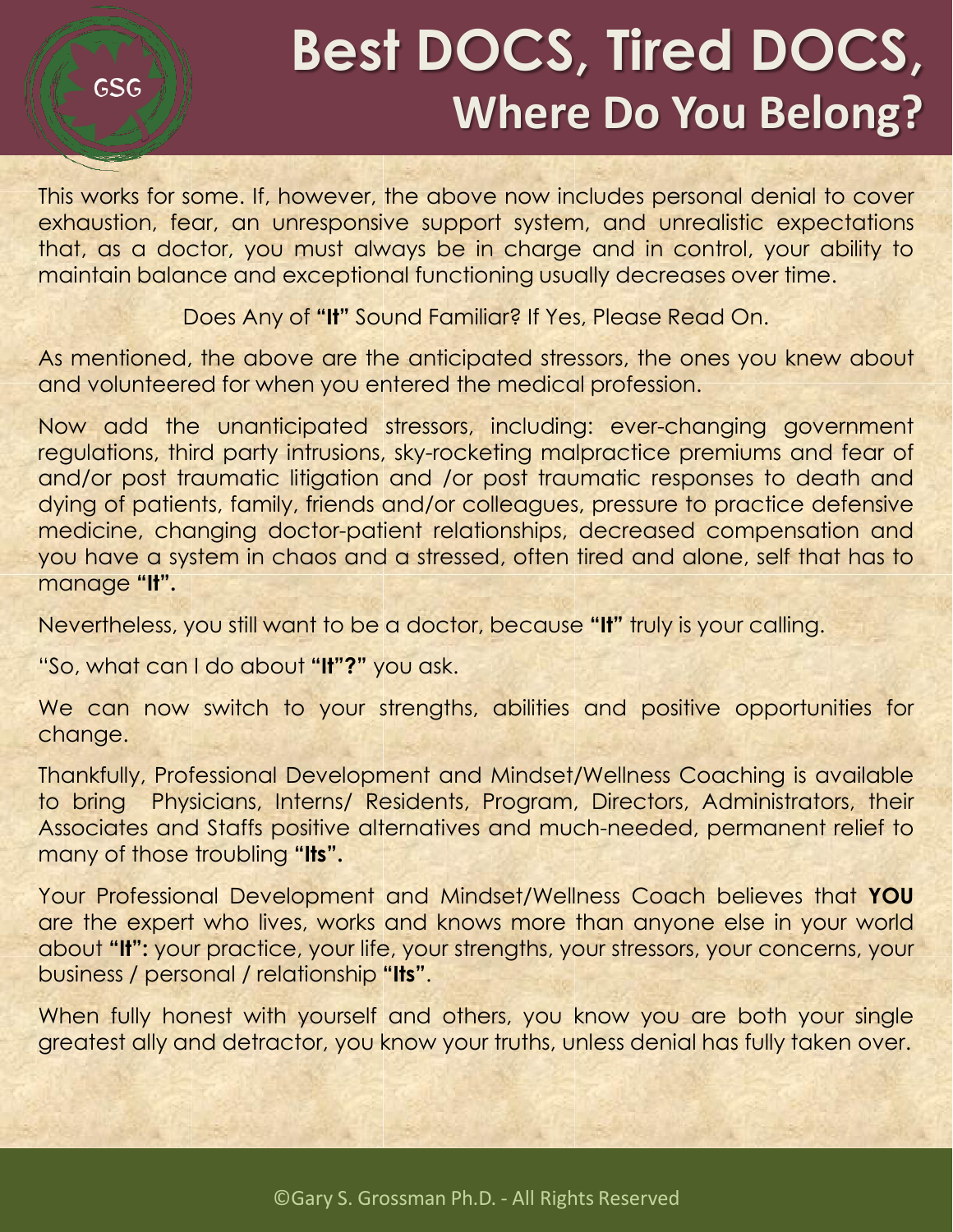**GSG** 

# **Best DOCS, Tired DOCS, Where Do You Belong?**

#### YOU KNOW THE STATISTICS: **ONE OUT OF EVERY TWO OF YOU READING THIS ARTICLE FEELS STRESSED, OVERWORKED, UNAPPRECIATED AND FEARFUL OF FAILURE, WHO WANTS "It" TO BE DIFFERENT, YET DOESN'T KNOW WHAT TO DO ABOUT "It"!**

### **IF YOU CAN'T DO "It" ALL, YOU HAVE TOO MUCH TO DO!**

### **EVEN PHYSICIANS CAN'T DO "It" ALL!**

### **PLEASE PRIORITIZE YOU: YOUR PROFESSIONAL AND PERSONAL SELF!!!**

### **WITHOUT YOU, NONE OF THE REST OF YOUR WORLD???????**

Even the airlines know: You put the seatbelts on yourself before attending to others.

#### **The following might benefit you or someone you know/care about.**

You know, that **"YOU"** and **"It"** have changed, and at times, **YOU f**eel **"Stuck"** because of **"It"**.

**YOU** know that, at this time, you have not crossed the line, you do not need psychotherapy and you are not spiritually bereft.

**YOU,** however, would love to have a confidential, professional relationship with someone who treats you with the dignity you deserve, without you having to volunteer for a mental health diagnosis or having to have an open file with an employer, licensing board and/or insurance company that is scrutinizing your private issues.

**YOU** privately long to have someone to confide in at a truly personal professional level, someone who will understand, empathize and figure **"It"** out with you, safely getting down to the very heart of those issues that concern you most.

Coaching provides you with such an opportunity and alternative, but first you need to want to do something about **"It"**. In fact, you really need to want to want to; i.e. **WannaWanna** do something about **"It"** before anything substantial can happen!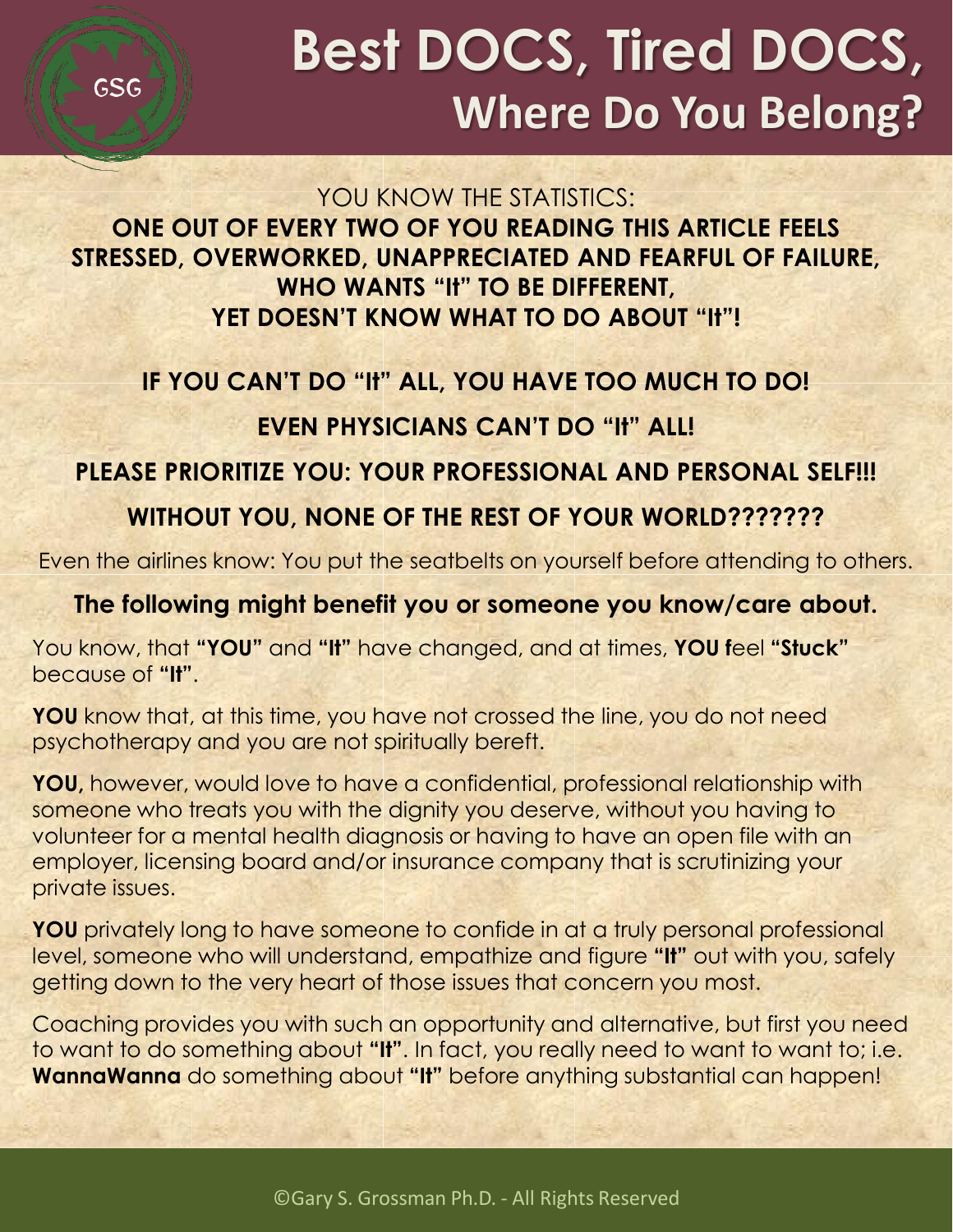## **Best Docs, Tired Docs Where Do You Belong?**

#### So, Do **YOU** Want Some Help With **"It"**?

Being a Professional Development and Mindset/Wellness Coach requires special training and a great deal of objectivity, empathy and intuitiveness. Your coach must stand ready to help you protect the integrity of your personal, professional and business life.

Coaching is for the **"Stuck"** and **"Stressed"** "b**U**t" **"Healthy"**, not for the "diagnostically impaired". Under most circumstances, your issues are normal reactions to real stress and fatigue and are signs of true dedication and system overload, not personal weakness, failure, or pathology.

Coaches focus on your strengths, abilities, and willingness to do something about **"It"**, rather than focusing on your deficiencies and/or past. Your coach helps you with issues of concern, your agenda not theirs, respecting your strengths, knowledge and expertise.

By trusting your abilities and ensuring that you take full responsibility and control of your personal/business life, your coach can empower you, your staff, interns and/or residents, as well as, your significant others by providing appropriate training, planning and support.

You are provided more than a series of recommendations. Your personal coach empowers you throughout the process, to implement and maintain what you have learned, providing you and/or your team with the follow through and support, necessary for success. The final responsibility rests with you. You do not have to do **"It"** alone.

#### Are **YOU** Ready To Do Something About **"It"**?

Coaches are Professional Practitioners, who like you, determine **WHAT'S** wrong before recommending solutions. Usually in about one hour or less, your coach will help you identify and accept your concerns and determine whether or not coaching is appropriate for you and then, if appropriate, discuss "in theory", how you can proceed.

Of course, the remedial process takes longer than an hour.

In order to find out if you can benefit from coaching, you are encouraged to **SAMPLE "It"** to **FIND OUT for yourself!**